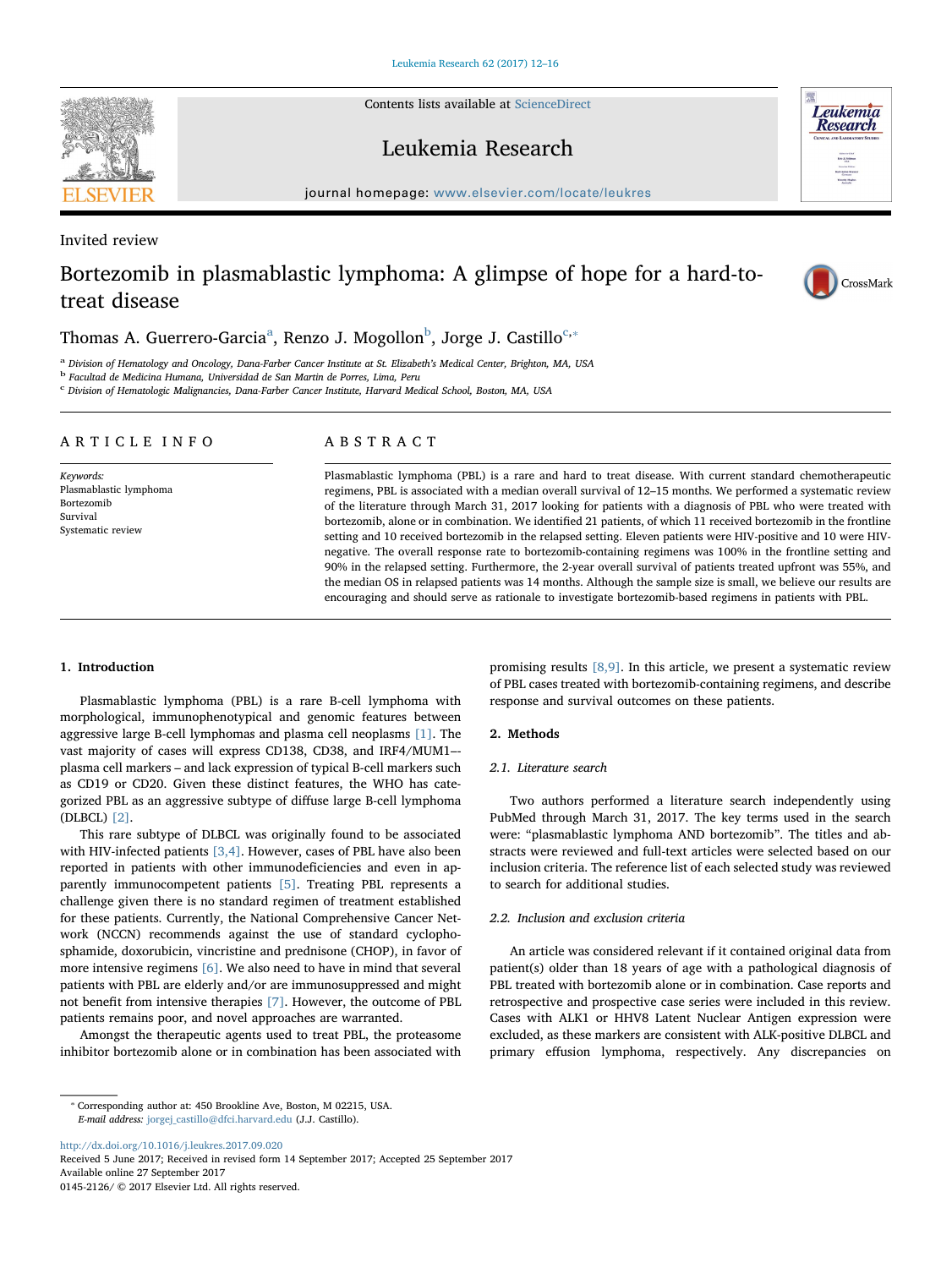inclusion or exclusion of a study were resolved through consensus in all cases. If there were multiple publications from the same study, only the most recent was selected, using the older publications only to clarify methodology or characteristics of the population.

## 2.3. Data gathering

The data extraction was performed independently by two authors, and included pertinent clinical (e.g. age, sex, stage, HIV status, etc.), pathological (e.g. CD20, CD38, EBER, etc.), treatment, response and overall survival (OS) data. For response assessment, we used the 2007 Cheson response criteria, whenever possible [\[10\]](#page-3-7). OS was defined as the time from PBL diagnosis and death or last follow-up, and was estimated using the Kaplan-Meier method for incomplete observations. Comparisons between groups were performed using the log-rank test. All calculations and graphs were obtained using STATA/SE 13.1 (StataCorp, College Station, TX).

#### 3. Results

# 3.1. Patient characteristics

The literature search rendered 22 articles of which 9 articles were excluded; 4 were reviews, 3 reported on plasmablastic myeloma and 2 were pre-clinical. From the remaining 13 articles, a total of 21 patients met inclusion criteria and were included in this study [\[8,9,11](#page-3-6)–21]. Eleven patients received bortezomib-containing regimens in the frontline setting, and ten patients received bortezomib-containing regimens in the relapsed and/or refractory setting.

The patients' clinical characteristics are summarized in [Table 1](#page-1-0). The median age for the patients with frontline use of bortezomib was 42 years (range 34–80 years) and 50 years (range 19–66 years) in the relapsed group. There was a male predominance in both groups, 10 (91%) in the frontline, and 9 (90%) in the relapsed group. Eleven patients (52%) were HIV-positive. Sixteen patients (76%) had advance disease by Lugano staging criteria. All cases had extranodal involvement, and the lower GI tract was the most common site of extranodal involvement (43% of the cases).

Pathologically, all cases demonstrated plasmacytic differentiation by CD38/CD138 expression. Except for one HIV-positive patient, all cases tested lacked CD20 expression. A Ki67 expression > 80% was found in eleven (52%) of the 21 patients. EBER expression was detected in 5 of the 7 (71%) HIV-positive patients tested, as opposed to 1 of 6

#### <span id="page-1-0"></span>Table 1

Selected clinical characteristics of patients with plasmablastic lymphoma treated with bortezomib alone or in combination.

|                        | Frontline $(n = 11)$ | Relapsed $(n = 10)$ |
|------------------------|----------------------|---------------------|
| Clinical features      |                      |                     |
| Median age (range)     | 42 (34-80)           | 49.5 (19-66)        |
| Male sex               | 10 (91%)             | $9(90\%)$           |
| IPI score $> 2$        | $6(60\%)$            | 4(44%)              |
| Lugano stage III/IV    | 7(70%)               | $9(90\%)$           |
| Extranodal involvement | 11 (100%)            | 10 (100%)           |
| Lower GI tract         | 5(45%)               | $4(40\%)$           |
| Head/neck              | 3(27%)               | 2(20%)              |
| Lung/pleura            | 3(27%)               | $1(10\%)$           |
| Bone marrow            | 3(27%)               | 2(20%)              |
| Skeletal bone          | 2(18%)               | $3(30\%)$           |
| Other                  | 4 $(36%)^a$          | 3 $(30\%)^b$        |
| HIV-positive status    | 6(55%)               | 5(50%)              |
| On HAART               | $6(100\%)$           | 2(40%)              |
|                        |                      |                     |

IPI: International Prognostic Index; GI: gastrointestinal; HAART: highly active antiretroviral therapy.

<sup>a</sup>Other sites include central nervous system  $(n = 1)$ , testicle  $(n = 1)$ , liver  $(n = 1)$ , skin  $(n = 1)$ 

<sup>b</sup>Other sites include skin (n = 1), spleen (n = 1), muscle (n = 1)

#### <span id="page-1-1"></span>Table 2

Selected pathological characteristics of patients with plasmablastic lymphoma treated with bortezomib alone or in combination.

| Pathological features                                               | Frontline $(n = 11)$                             | Relapsed $(n = 10)$                                   |
|---------------------------------------------------------------------|--------------------------------------------------|-------------------------------------------------------|
| CD20<br>CD38/CD138<br>Ki67 expression $> 80\%$<br>MYC rearrangement | $0/11(0\%)$<br>11/11 (100%)<br>7/11(78%)         | $1/10(10\%)$<br>10/10 (100%)<br>4/5(80%)<br><b>NR</b> |
| <b>EBER</b> positive<br>HHV-8 LANA<br>ALK1                          | 6/7(86%)<br>6/9(67%)<br>$0/6(0\%)$<br>$0/4(0\%)$ | $0/4(0\%)$<br>$0/3$ (0%)<br>$0/1$ (0%)                |

EBER: EBV-encoded RNA; LANA: latent nuclear antigen; ALK1: anaplastic lymphoma kinase 1.

(16%) HIV-negative patients tested. HHV8 LANA and ALK1 expression was not identified in any of the tested cases. Selected pathological characteristics are shown in [Table 2](#page-1-1).

#### 3.2. Treatment and outcomes

In the frontline setting, the overall response rate (ORR) to bortezomib-based regimens was 100%, with complete response (CR) seen in 89% of patients. The response to bortezomib alone in the frontline setting was also 100% but all cases achieved a partial response (PR). In the relapsed setting, the ORR to bortezomib-based regimens was also 100% but the CR rate was 16%. In relapsed patients, the ORR to bortezomib alone was 75% but no CR was seen, and one patient (25%) had progressive disease. Response results are shown in [Table 3](#page-1-2). With a median follow-up time of 22 months, the median OS time of PBL patients treated with bortezomib-based regimens upfront was not reached. The 2-year OS rate was 55% (95% CI 23–78%; [Fig. 1](#page-2-0)A). The OS of patients who received bortezomib alone upfront was shorter than patients who received bortezomib in combination ([Fig. 2](#page-2-1)B). Of the five deaths, 3 were due to infections (2 sepsis and 1 progressive multifocal leukoencephalopathy) without evidence disease, and 2 were due to PBL relapse and progression. After a median follow-up time of 24 months, the median OS of PBL patients who received bortezomib-based regimens in the relapsed setting was 14 months with a 2-year OS rate of 27% ([Fig. 2](#page-2-1)A). There was no apparent difference in OS between receiving bortezomib alone or in combination [\(Fig. 2](#page-2-1)B). The cause of death in all patients with relapsed PBL was progressive disease.

#### 3.3. Analysis per HIV status

Out of the 21 patients with PBL, eleven (52%) had HIV infection. All patients in the bortezomib frontline group were on highly active antiretroviral therapy. Of the 11 HIV-positive patients, 5 patients (45%) had a complete response (CR), 5 (45%) had a partial response and 1

#### <span id="page-1-2"></span>Table 3

Response of plasmablastic lymphoma patients to bortezomib alone or in combination. <sup>b</sup>THP-COP-bortezomib (n = 1), bortezomib-ESHAP (n = 1), bortezomib-ICE (n = 1), bendamustine-bortezomib (n = 1), bortezomib-rituximab (n = 1), VDT-PACE (n = 1).

| Treatment                             | Frontline $(n = 11)$  | Relapsed $(n = 10)$    |
|---------------------------------------|-----------------------|------------------------|
| Bortezomib-chemo<br>Complete response | $9(82%)^a$<br>8 (89%) | 6 $(60\%)^b$<br>1(16%) |
| Partial response                      | $1(11\%)$             | 5(84%)                 |
| Bortezomib alone                      | 2(18%)                | 4(40%)                 |
| Complete response                     | $0(0\%)$              | $0(0\%)$               |
| Partial response                      | 2 (100%)              | 3(75%)                 |
| Progressive disease                   | $0(0\%)$              | 1(25%)                 |
|                                       |                       |                        |

 $a^a$ Bortezomib-EPOCH (n = 4), bortezomib-CHOP (n = 3), R-CYBORD (n = 1), PAD  $(n = 1)$ .

<sup>b</sup>THP-COP-bortezomib (n = 1), bortezomib-ESHAP (n = 1), bortezomib-ICE (n = 1), bendamustine-bortezomib (n = 1), bortezomib-rituximab (n = 1), VDT-PACE (n = 1).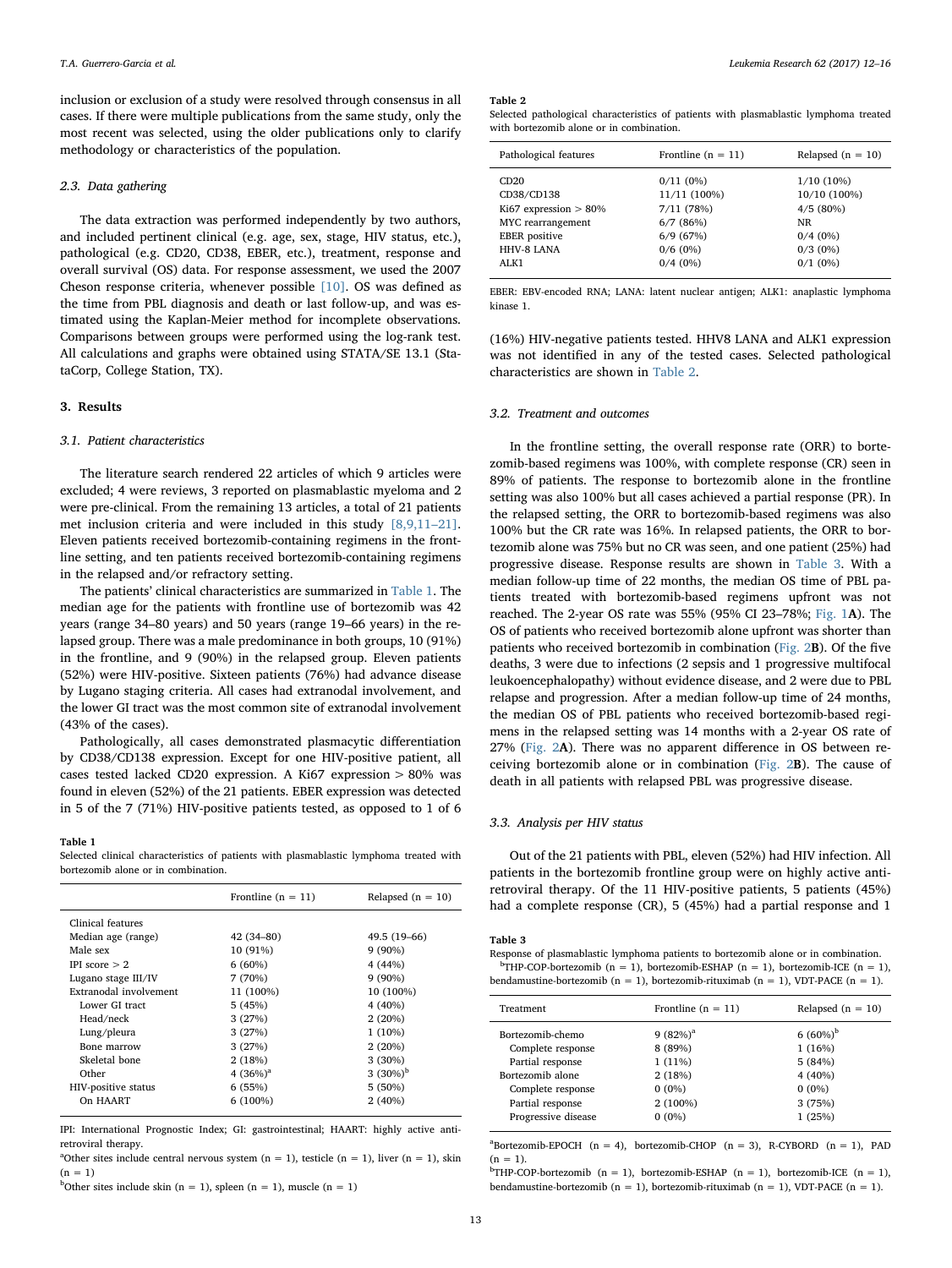<span id="page-2-0"></span>

Fig. 1. Median OS curve of PBL patients who received frontline bortezomib-containing regimens (A), and in PBL patients who received upfront bortezomib alone or in combination (B).

(10%) had progression of disease (PD) while undergoing therapy. In the frontline setting, the 5 patients who received bortezomib in combination (CHOP or EPOCH) had a CR rate of 100%. The one patient treated with bortezomib alone experienced a PR. For the 10 HIV negative patients, 3 patients (30%) achieved a CR and 7 (70%) had a PR. In the frontline setting, the 3 patients (60%) who achieved a CR received bortezomib in combination (CYBORD or EPOCH).

# 3.4. Toxicity

Grade 3 neuropathy was reported in 20% of patients. The combination of bortezomib-chemotherapy resulted in grade 2–4 anemia, neutropenia and thrombocytopenia. Grade 2–3 urinary and respiratory infections and zoster reactivations were also reported. One patient experienced small bowel obstruction needing partial small bowel resection. Febrile neutropenia was not reported as a complication.

# 4. Discussion

In this systematic review, we searched for PBL cases treated with bortezomib-based regimens, and identified a total of 21 cases. Currently, there is no standard treatment regimen for PBL. Current NCCN guidelines recommend regimens like DA-EPOCH, HyperCVAD and CODOX-M/IVAC based on studies largely incorporating other aggressive lymphomas like Burkitt lymphoma, and almost always in the setting of HIV infection [22–[24\].](#page-3-8) However, none of these seem to have changed the survival of patients with PBL, and current data does not support that more intensive regimens improve outcomes in PBL [\[25,26\].](#page-3-9) Standard chemotherapy and survival continues to be poor with a median survival that ranges between 9 and 15 months [\[25,27,28\].](#page-3-9)

In these 21 cases of PBL, treatment with bortezomib exhibited promising results with regard to response and OS rates. ORR rates of almost 100% were reported in both the frontline and relapsed settings. Furthermore, bortezomib-based regimens can induce high rates of CR, which is highly encouraging. Previous studies have shown the importance of inducing deep responses in patients with PBL [\[25,26\]](#page-3-9). With regards to survival, a median OS of 14 months was observed in the relapsed group, which is comparable to the survival of patients with

PBL treated upfront with standard chemotherapy regimens. The 2-year OS rate in PBL patients treated upfront with bortezomib-based regimens was 55% with a median OS that was not reached at 24 months of follow-up. As an aggressive lymphoma, most relapses are expected to occur within a 2-year interval. One could speculate that patients alive at 2 years could be cured from the disease.

Given the rarity of PBL, one tends to evaluate patients regardless of HIV status. There is, however, mounting evidence that HIV-positive and HIV-negative patients might have different clinical course and survival. In an initial comparative study, HIV-negative PBL patients were older and were less likely to obtain CR to chemotherapy. Also, HIV-negative patients had a worse OS than HIV-positive patients of 9 months and 15 months, respectively [\[29\].](#page-3-10) In this systematic review, HIV-negative PBL patients have lower rates of CR and probably a worse outcome as well. However, the sample size does not permit strong statements. Previous studies have shown that autologous hematopoietic stem cell transplant in first CR might increase survival in PBL patients [\[30,31\].](#page-3-11)

Recent case series have reported high success rates with the use of bortezomib upfront in combination with commonly used regimens in lymphoma such as EPOCH or CHOP. These results are the most promising results found in the literature in regards to overall length of survival in PBL patients [\[8,9,17\].](#page-3-6) If EPOCH is more effective at inducing responses and improve survival in PBL is unclear. A recent patient-level meta-analysis provided higher-level evidence that EPOCH might be a better option than CHOP in patients with HIV-associated lymphomas by inducing higher rates of event-free survival (EFS) as well as OS [\[32\]](#page-3-12). More recently, results from the highly anticipated Alliance 50303 showed that, with a median follow-up of 5 years, there was no difference in EFS or OS between R-CHOP and R-EPOCH in patients with DLBCL [\[33\]](#page-3-13). However, subset analyses evaluating high-risk patients were not reported.

Bortezomib is a proteasome inhibitor approved for the treatment of multiple myeloma, and there is emerging evidence of its efficacy in nongerminal DLBCL [\[34\]](#page-3-14). Bortezomib has also shown preclinical and clinical activity in other CD20-negative lymphomas such as primary effusion lymphoma [35–[37\]](#page-3-15). Therefore, bortezomib presents itself as a promising alternative for the treatment of PBL. PBL cells are characterized by the expression of plasma cell transcription factors such as

> Fig. 2. Median OS curve of PBL patients who received bortezomib-containing regimens in the relapsed setting (A), and in PBL patients who received bortezomib alone or in combination (B).

<span id="page-2-1"></span>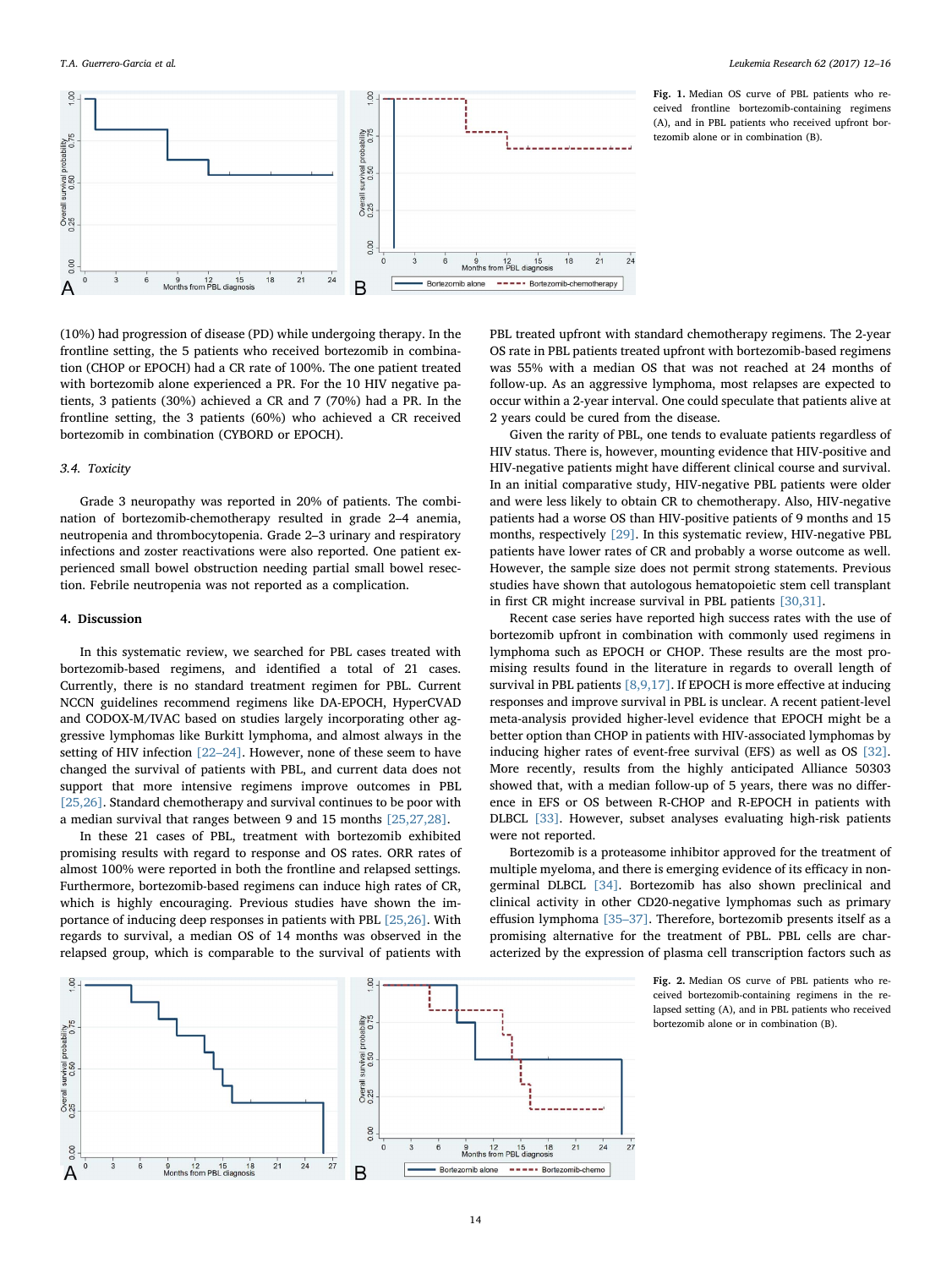LRF4, BLIMP1 and XBP1 [\[1,38\]](#page-3-0). Expression of XBP1 and BLIMP1 has been associated with the efficacy of bortezomib in myeloma, likely due to driving anti- body production and hence reliance on the unfolded protein response [39–[41\].](#page-4-0)

Despite its retrospective design and small number of patients, we provide perhaps the most updated information about response and survival of PBL patients treated with bortezomib-based regimens. PBL will continue being a diagnostic challenge given its features between lymphoma and myeloma. It will also continue being a therapeutic challenge given its aggressiveness and lack of effective treatments. Perhaps in the era of novel agents in the field of multiple myeloma, we can deploy these agents to see whether mechanistically they could have any effect in PBL patients. For example, it would be of interest to evaluate the anti-CD38 monoclonal antibody daratumumab in patients with PBL given the almost universal expression of CD38 by PBL cells. In the small proportion of PBL cases expressing CD30, the antibody-drug conjugate brentuximab vedotin could be of value [\[42\]](#page-4-1). Finally, MYCdirected therapies can prove efficacious against PBL cases with MYC gene rearrangements.

#### 5. Conclusion

In summary, we have observed higher response and survival rates in PBL patients treated with bortezomib-based regimens in the frontline setting, and impressive transient responses in relapsed cases. Larger multi-institutional studies will need to confirm these observations. We hope the evidence presented here can help inform therapeutic decisions clinicians and patients faced with this rare and aggressive disease.

### Acknowledgement

There was no specific funding for this manuscript.

#### References

- <span id="page-3-0"></span>[1] [J.J. Castillo, M. Bibas, R.N. Miranda, The biology and treatment of plasmablastic](http://refhub.elsevier.com/S0145-2126(17)30528-3/sbref0005) [lymphoma, Blood 125 \(2015\) 2323](http://refhub.elsevier.com/S0145-2126(17)30528-3/sbref0005)–2330.
- <span id="page-3-1"></span>[2] [S.H. Swerdlow, E. Campo, S.A. Pileri, N.L. Harris, H. Stein, R. Siebert, et al., The](http://refhub.elsevier.com/S0145-2126(17)30528-3/sbref0010) [2016 revision of the World Health Organization classi](http://refhub.elsevier.com/S0145-2126(17)30528-3/sbref0010)fication of lymphoid neo[plasms, Blood 127 \(2016\) 2375](http://refhub.elsevier.com/S0145-2126(17)30528-3/sbref0010)–2390.
- <span id="page-3-2"></span>[3] [J. Castillo, L. Pantanowitz, B.J. Dezube, HIV-associated plasmablastic lymphoma:](http://refhub.elsevier.com/S0145-2126(17)30528-3/sbref0015) [lessons learned from 112 published cases, Am. J. Hematol. 83 \(2008\) 804](http://refhub.elsevier.com/S0145-2126(17)30528-3/sbref0015)–809.
- [4] [H.J. Delecluse, I. Anagnostopoulos, F. Dallenbach, M. Hummel, T. Mara](http://refhub.elsevier.com/S0145-2126(17)30528-3/sbref0020)fioti, [U. Schneider, et al., Plasmablastic lymphomas of the oral cavity: a new entity as](http://refhub.elsevier.com/S0145-2126(17)30528-3/sbref0020)sociated with the human immunodefi[ciency virus infection, Blood 89 \(1997\)](http://refhub.elsevier.com/S0145-2126(17)30528-3/sbref0020) 1413–[1420.](http://refhub.elsevier.com/S0145-2126(17)30528-3/sbref0020)
- <span id="page-3-3"></span>[5] [J.J. Castillo, E.S. Winer, D. Stachurski, K. Perez, M. Jabbour, C. Milani, et al., HIV](http://refhub.elsevier.com/S0145-2126(17)30528-3/sbref0025)[negative plasmablastic lymphoma: not in the mouth, Clin. Lymphoma Myeloma](http://refhub.elsevier.com/S0145-2126(17)30528-3/sbref0025) [Leuk. 11 \(2011\) 185](http://refhub.elsevier.com/S0145-2126(17)30528-3/sbref0025)–189.
- <span id="page-3-4"></span>[6] NCCN Guidelines Version 3.2017. AIDS-Related B-Cell Lymphomas. AIDS-4. Available at [http://www.nccn.org/professionals/physician\\_gls/pdf/nhl.pdf](http://www.nccn.org/professionals/physician_gls/pdf/nhl.pdf). (Accessed 30 May 2017).
- <span id="page-3-5"></span>[7] [D.A. Rizzieri, J.L. Johnson, J.C. Byrd, G. Lozanski, K.A. Blum, B.L. Powell, et al.,](http://refhub.elsevier.com/S0145-2126(17)30528-3/sbref0035) Improved effi[cacy using rituximab and brief duration, high intensity chemotherapy](http://refhub.elsevier.com/S0145-2126(17)30528-3/sbref0035) with fi[lgrastim support for Burkitt or aggressive lymphomas: cancer and Leukemia](http://refhub.elsevier.com/S0145-2126(17)30528-3/sbref0035) [Group B study 10 002, Br. J. Haematol. 165 \(2014\) 102](http://refhub.elsevier.com/S0145-2126(17)30528-3/sbref0035)–111.
- <span id="page-3-6"></span>[8] [J.J. Castillo, J.L. Reagan, W.M. Sikov, E.S. Winer, Bortezomib in combination with](http://refhub.elsevier.com/S0145-2126(17)30528-3/sbref0040) [infusional dose-adjusted EPOCH for the treatment of plasmablastic lymphoma, Br.](http://refhub.elsevier.com/S0145-2126(17)30528-3/sbref0040) [J. Haematol. 169 \(2015\) 352](http://refhub.elsevier.com/S0145-2126(17)30528-3/sbref0040)–355.
- [9] [R. Fernandez-Alvarez, A.P. Gonzalez-Rodriguez, A. Rubio-Castro, M.E. Gonzalez,](http://refhub.elsevier.com/S0145-2126(17)30528-3/sbref0045) [A.R. Payer, A. Alonso-Garcia, et al., Bortezomib plus CHOP for the treatment of](http://refhub.elsevier.com/S0145-2126(17)30528-3/sbref0045) [HIV-associated plasmablastic lymphoma: clinical experience in three patients, Leuk.](http://refhub.elsevier.com/S0145-2126(17)30528-3/sbref0045) [Lymphoma \(2015\) 1](http://refhub.elsevier.com/S0145-2126(17)30528-3/sbref0045)–4.
- <span id="page-3-7"></span>[10] B.D. Cheson, B. Pfi[stner, M.E. Juweid, R.D. Gascoyne, L. Specht, S.J. Horning, et al.,](http://refhub.elsevier.com/S0145-2126(17)30528-3/sbref0050) [Revised response criteria for malignant lymphoma, J. Clin. Oncol. 25 \(2007\)](http://refhub.elsevier.com/S0145-2126(17)30528-3/sbref0050) 579–[586.](http://refhub.elsevier.com/S0145-2126(17)30528-3/sbref0050)
- [11] [M. Akce, E. Chang, M. Haeri, M. Perez, C.J. Finch, M.M. Udden, et al., Bortezomib,](http://refhub.elsevier.com/S0145-2126(17)30528-3/sbref0055) [ifosfamide, carboplatin, and etoposide in a patient with HIV-Negative relapsed](http://refhub.elsevier.com/S0145-2126(17)30528-3/sbref0055) [plasmablastic lymphoma, Case Rep. Hematol. 2016 \(2016\) 3598547.](http://refhub.elsevier.com/S0145-2126(17)30528-3/sbref0055)
- [12] [M. Bibas, S. Grisetti, L. Alba, G. Picchi, F. Del Nonno, A. Antinori, Patient with HIV](http://refhub.elsevier.com/S0145-2126(17)30528-3/sbref0060)[associated plasmablastic lymphoma responding to bortezomib alone and in com](http://refhub.elsevier.com/S0145-2126(17)30528-3/sbref0060)[bination with dexamethasone, gemcitabine, oxaliplatin, cytarabine, and peg](http://refhub.elsevier.com/S0145-2126(17)30528-3/sbref0060)fil[grastim chemotherapy and lenalidomide alone, J. Clin. Oncol. 28 \(2010\) e704](http://refhub.elsevier.com/S0145-2126(17)30528-3/sbref0060)–708.
- [13] [P. Bose, C. Thompson, D. Gandhi, B. Ghabach, H. Ozer, AIDS-related plasmablastic](http://refhub.elsevier.com/S0145-2126(17)30528-3/sbref0065) [lymphoma with dramatic, early response to bortezomib, Eur. J. Haematol. 82](http://refhub.elsevier.com/S0145-2126(17)30528-3/sbref0065)

T.A. Guerrero-Garcia et al. *Leukemia Research 62 (2017) 12–16*

[\(2009\) 490](http://refhub.elsevier.com/S0145-2126(17)30528-3/sbref0065)–492.

- [14] C. [Cao, T. Liu, H. Zhu, L. Wang, S. Kai, Xiang B. Bortezomib-Contained](http://refhub.elsevier.com/S0145-2126(17)30528-3/sbref0070) [Chemotherapy, Thalidomide combined with CHOP \(cyclophosphamide, doxor](http://refhub.elsevier.com/S0145-2126(17)30528-3/sbref0070)[ubicin, vincristine, and prednisone\) play promising roles in plasmablastic lym](http://refhub.elsevier.com/S0145-2126(17)30528-3/sbref0070)[phoma: a case report and literature review, Clin. Lymphoma Myeloma Leuk. 14](http://refhub.elsevier.com/S0145-2126(17)30528-3/sbref0070) [\(2014\) e145](http://refhub.elsevier.com/S0145-2126(17)30528-3/sbref0070)–150.
- [15] [E. Cencini, A. Fabbri, S. Guerrini, M.A. Mazzei, V. Rossi, M. Bocchia, Long-term](http://refhub.elsevier.com/S0145-2126(17)30528-3/sbref0075) [remission in a case of plasmablastic lymphoma treated with COMP \(cyclopho](http://refhub.elsevier.com/S0145-2126(17)30528-3/sbref0075)[sphamide, liposomal doxorubicin, vincristine, prednisone\) and bortezomib, Eur. J.](http://refhub.elsevier.com/S0145-2126(17)30528-3/sbref0075) [Haematol. 96 \(2016\) 650](http://refhub.elsevier.com/S0145-2126(17)30528-3/sbref0075)–654.
- [16] [C.A. Dasanu, F. Bauer, I. Codreanu, P. Padmanabhan, M. Rampurwala,](http://refhub.elsevier.com/S0145-2126(17)30528-3/sbref0080) [Plasmablastic haemato-lymphoid neoplasm with a complex genetic signature of](http://refhub.elsevier.com/S0145-2126(17)30528-3/sbref0080) [Burkitt lymphoma responding to bortezomib, Hematol. Oncol. 31 \(2013\) 164](http://refhub.elsevier.com/S0145-2126(17)30528-3/sbref0080)–166.
- [17] [P.L. Fedele, G.P. Gregory, M. Gilbertson, J. Shortt, B. Kumar, S. Opat, et al.,](http://refhub.elsevier.com/S0145-2126(17)30528-3/sbref0085) [Infusional dose-adjusted epoch plus bortezomib for the treatment of plasmablastic](http://refhub.elsevier.com/S0145-2126(17)30528-3/sbref0085) [lymphoma, Ann. Hematol. 95 \(2016\) 667](http://refhub.elsevier.com/S0145-2126(17)30528-3/sbref0085)–668.
- [18] [M. Hirosawa, H. Morimoto, R. Shibuya, S. Shimajiri, J. Tsukada, A striking response](http://refhub.elsevier.com/S0145-2126(17)30528-3/sbref0090) [of plasmablastic lymphoma of the oral cavity to bortezomib: a case report, Biomark.](http://refhub.elsevier.com/S0145-2126(17)30528-3/sbref0090) [Res. 3 \(2015\) 28.](http://refhub.elsevier.com/S0145-2126(17)30528-3/sbref0090)
- [19] [M. Lipstein, O. O'Connor, F. Montanari, L. Paoluzzi, D. Bongero, G. Bhagat,](http://refhub.elsevier.com/S0145-2126(17)30528-3/sbref0095) [Bortezomib-induced tumor lysis syndrome in a patient with HIV-negative plasma](http://refhub.elsevier.com/S0145-2126(17)30528-3/sbref0095)[blastic lymphoma, Clin. Lymphoma Myeloma Leuk. 10 \(2010\) E43](http://refhub.elsevier.com/S0145-2126(17)30528-3/sbref0095)–E46.
- [20] [N.S. Saba, D. Dang, J. Saba, C. Cao, M. Janbain, B. Maalouf, et al., Bortezomib in](http://refhub.elsevier.com/S0145-2126(17)30528-3/sbref0100) [plasmablastic lymphoma: a case report and review of the literature, Onkologie 36](http://refhub.elsevier.com/S0145-2126(17)30528-3/sbref0100) [\(2013\) 287](http://refhub.elsevier.com/S0145-2126(17)30528-3/sbref0100)–291.
- [21] [M. Yan, Z. Dong, F. Zhao, T. Chauncey, D. Deauna-Limayo, J. Wang-Rodriguez,](http://refhub.elsevier.com/S0145-2126(17)30528-3/sbref0105) [et al., CD20-positive plasmablastic lymphoma with excellent response to borte](http://refhub.elsevier.com/S0145-2126(17)30528-3/sbref0105)[zomib combined with rituximab, Eur. J. Haematol. 93 \(2014\) 77](http://refhub.elsevier.com/S0145-2126(17)30528-3/sbref0105)–80.
- <span id="page-3-8"></span>[22] [R.F. Little, S. Pittaluga, N. Grant, S.M. Steinberg, M.F. Kavlick, H. Mitsuya, et al.,](http://refhub.elsevier.com/S0145-2126(17)30528-3/sbref0110) Highly eff[ective treatment of acquired immunode](http://refhub.elsevier.com/S0145-2126(17)30528-3/sbref0110)ficiency syndrome-related lym[phoma with dose-adjusted EPOCH: impact of antiretroviral therapy suspension and](http://refhub.elsevier.com/S0145-2126(17)30528-3/sbref0110) [tumor biology, Blood 101 \(2003\) 4653](http://refhub.elsevier.com/S0145-2126(17)30528-3/sbref0110)–4659.
- [23] [A. Noy, J.Y. Lee, E. Cesarman, R. Ambinder, R. Baiocchi, E. Reid, et al., AMC 048:](http://refhub.elsevier.com/S0145-2126(17)30528-3/sbref0115) modifi[ed CODOX-M/IVAC-rituximab is safe and e](http://refhub.elsevier.com/S0145-2126(17)30528-3/sbref0115)ffective for HIV-associated Burkitt [lymphoma, Blood 126 \(2015\) 160](http://refhub.elsevier.com/S0145-2126(17)30528-3/sbref0115)–166.
- [24] [D.A. Thomas, S. Faderl, S. O'Brien, C. Bueso-Ramos, J. Cortes, G. Garcia-Manero,](http://refhub.elsevier.com/S0145-2126(17)30528-3/sbref0120) [et al., Chemoimmunotherapy with hyper-CVAD plus rituximab for the treatment of](http://refhub.elsevier.com/S0145-2126(17)30528-3/sbref0120) [adult Burkitt and Burkitt-type lymphoma or acute lymphoblastic leukemia, Cancer](http://refhub.elsevier.com/S0145-2126(17)30528-3/sbref0120) [106 \(2006\) 1569](http://refhub.elsevier.com/S0145-2126(17)30528-3/sbref0120)–1580.
- <span id="page-3-9"></span>[25] [J.J. Castillo, M. Furman, B.E. Beltran, M. Bibas, M. Bower, W. Chen, et al., Human](http://refhub.elsevier.com/S0145-2126(17)30528-3/sbref0125) immunodefi[ciency virus-associated plasmablastic lymphoma: poor prognosis in the](http://refhub.elsevier.com/S0145-2126(17)30528-3/sbref0125)
- [era of highly active antiretroviral therapy, Cancer 118 \(2012\) 5270](http://refhub.elsevier.com/S0145-2126(17)30528-3/sbref0125)–5277. [26] [J.J. Castillo, E.S. Winer, D. Stachurski, K. Perez, M. Jabbour, C. Milani, et al.,](http://refhub.elsevier.com/S0145-2126(17)30528-3/sbref0130) [Prognostic factors in chemotherapy-treated patients with HIV-associated](http://refhub.elsevier.com/S0145-2126(17)30528-3/sbref0130) [Plasmablastic lymphoma, Oncologist 15 \(2010\) 293](http://refhub.elsevier.com/S0145-2126(17)30528-3/sbref0130)–299.
- [27] J. [Morscio, D. Dierickx, J. Nijs, G. Verhoef, E. Bittoun, X. Vanoeteren, et al.,](http://refhub.elsevier.com/S0145-2126(17)30528-3/sbref0135) [Clinicopathologic comparison of plasmablastic lymphoma in HIV-positive, im](http://refhub.elsevier.com/S0145-2126(17)30528-3/sbref0135)[munocompetent, and posttransplant patients: single-center series of 25 cases and](http://refhub.elsevier.com/S0145-2126(17)30528-3/sbref0135) [meta-analysis of 277 reported cases, Am. J. Surg. Pathol. 38 \(2014\) 875](http://refhub.elsevier.com/S0145-2126(17)30528-3/sbref0135)–886.
- [28] [P. Schommers, C. Wyen, M. Hentrich, D. Gillor, A. Zoufaly, B. Jensen, et al., Poor](http://refhub.elsevier.com/S0145-2126(17)30528-3/sbref0140) [outcome of HIV-infected patients with plasmablastic lymphoma: results from the](http://refhub.elsevier.com/S0145-2126(17)30528-3/sbref0140) [German. AIDS-related lymphoma cohort study, AIDS 27 \(2013\) 842](http://refhub.elsevier.com/S0145-2126(17)30528-3/sbref0140)–845.
- <span id="page-3-10"></span>[29] [J.J. Castillo, E.S. Winer, D. Stachurski, K. Perez, M. Jabbour, C. Milani, et al.,](http://refhub.elsevier.com/S0145-2126(17)30528-3/sbref0145) Clinical and pathological diff[erences between human immunode](http://refhub.elsevier.com/S0145-2126(17)30528-3/sbref0145)ficiency virus-positive and human immunodefi[ciency virus-negative patients with plasmablastic](http://refhub.elsevier.com/S0145-2126(17)30528-3/sbref0145) [lymphoma, Leuk. Lymphoma 51 \(2010\) 2047](http://refhub.elsevier.com/S0145-2126(17)30528-3/sbref0145)–2053.
- <span id="page-3-11"></span>[30] [J.J. Liu, L. Zhang, E. Ayala, T. Field, J.L. Ochoa-Bayona, L. Perez, et al., Human](http://refhub.elsevier.com/S0145-2126(17)30528-3/sbref0150) immunodefi[ciency virus \(HIV\)-negative plasmablastic lymphoma: a single institu](http://refhub.elsevier.com/S0145-2126(17)30528-3/sbref0150)[tional experience and literature review, Leuk. Res. 35 \(2011\) 1571](http://refhub.elsevier.com/S0145-2126(17)30528-3/sbref0150)–1577.
- [31] [M.M. Al-Malki, J.J. Castillo, J.M. Sloan, A. Re, Hematopoietic cell transplantation](http://refhub.elsevier.com/S0145-2126(17)30528-3/sbref0155) [for plasmablastic lymphoma: a review, Biol. Blood Marrow Transplant. 20 \(2014\)](http://refhub.elsevier.com/S0145-2126(17)30528-3/sbref0155) 1877–[1884.](http://refhub.elsevier.com/S0145-2126(17)30528-3/sbref0155)
- <span id="page-3-12"></span>[32] [S.K. Barta, J.Y. Lee, L.D. Kaplan, A. Noy, J.A. Sparano, Pooled analysis of AIDS](http://refhub.elsevier.com/S0145-2126(17)30528-3/sbref0160) [malignancy consortium trials evaluating rituximab plus CHOP or infusional EPOCH](http://refhub.elsevier.com/S0145-2126(17)30528-3/sbref0160) [chemotherapy in HIV-associated non-Hodgkin lymphoma, Cancer 118 \(2012\)](http://refhub.elsevier.com/S0145-2126(17)30528-3/sbref0160) 3977–[3983.](http://refhub.elsevier.com/S0145-2126(17)30528-3/sbref0160)
- <span id="page-3-13"></span>[33] [W.H. Wilson, J. sin-Ho, B.N. Pitcher, E.D. Hsi, J. Friedberg, B. Cheson, et al., Phase](http://refhub.elsevier.com/S0145-2126(17)30528-3/sbref0165) [III randomized study of R-CHOP versus DA-EPOCH-R and molecular analysis of](http://refhub.elsevier.com/S0145-2126(17)30528-3/sbref0165) untreated diff[use large B-Cell lymphoma: CALGB/Alliance 50303, Blood 128 \(2016\)](http://refhub.elsevier.com/S0145-2126(17)30528-3/sbref0165) [469.](http://refhub.elsevier.com/S0145-2126(17)30528-3/sbref0165)
- <span id="page-3-14"></span>[34] [K. Dunleavy, S. Pittaluga, M.S. Czuczman, S.S. Dave, G. Wright, N. Grant, et al.,](http://refhub.elsevier.com/S0145-2126(17)30528-3/sbref0170) Differential effi[cacy of bortezomib plus chemotherapy within molecular subtypes of](http://refhub.elsevier.com/S0145-2126(17)30528-3/sbref0170) diff[use large B-cell lymphoma, Blood 113 \(2009\) 6069](http://refhub.elsevier.com/S0145-2126(17)30528-3/sbref0170)–6076.
- <span id="page-3-15"></span>[35] [J. An, Y. Sun, M. Fisher, M.B. Rettig, Antitumor e](http://refhub.elsevier.com/S0145-2126(17)30528-3/sbref0175)ffects of bortezomib (PS-341) on primary eff[usion lymphomas, Leukemia 18 \(2004\) 1699](http://refhub.elsevier.com/S0145-2126(17)30528-3/sbref0175)–1704.
- [36] [E. Boulanger, V. Meignin, E. Oksenhendler, Bortezomib \(PS-341\) in patients with](http://refhub.elsevier.com/S0145-2126(17)30528-3/sbref0180) [human herpesvirus 8-associated primary e](http://refhub.elsevier.com/S0145-2126(17)30528-3/sbref0180)ffusion lymphoma, Br. J. Haematol. 141 [\(2008\) 559](http://refhub.elsevier.com/S0145-2126(17)30528-3/sbref0180)–561.
- [37] [K.A. Sarosiek, L.E. Cavallin, S. Bhatt, N.L. Toomey, Y. Natkunam, W. Blasini, et al.,](http://refhub.elsevier.com/S0145-2126(17)30528-3/sbref0185) Effi[cacy of bortezomib in a direct xenograft model of primary e](http://refhub.elsevier.com/S0145-2126(17)30528-3/sbref0185)ffusion lymphoma, [Proc. Natl. Acad. Sci. U. S. A. 107 \(2010\) 13069](http://refhub.elsevier.com/S0145-2126(17)30528-3/sbref0185)–13074.
- [38] S. [Montes-Moreno, A.R. Gonzalez-Medina, S.M. Rodriguez-Pinilla, L. Maestre,](http://refhub.elsevier.com/S0145-2126(17)30528-3/sbref0190) [L. Sanchez-Verde, G. Roncador, et al., Aggressive large B-cell lymphoma with](http://refhub.elsevier.com/S0145-2126(17)30528-3/sbref0190) plasma cell diff[erentiation: immunohistochemical characterization of plasmablastic](http://refhub.elsevier.com/S0145-2126(17)30528-3/sbref0190) lymphoma and diff[use large B-cell lymphoma with partial plasmablastic phenotype,](http://refhub.elsevier.com/S0145-2126(17)30528-3/sbref0190) [Haematologica 95 \(2010\) 1342](http://refhub.elsevier.com/S0145-2126(17)30528-3/sbref0190)–1349.